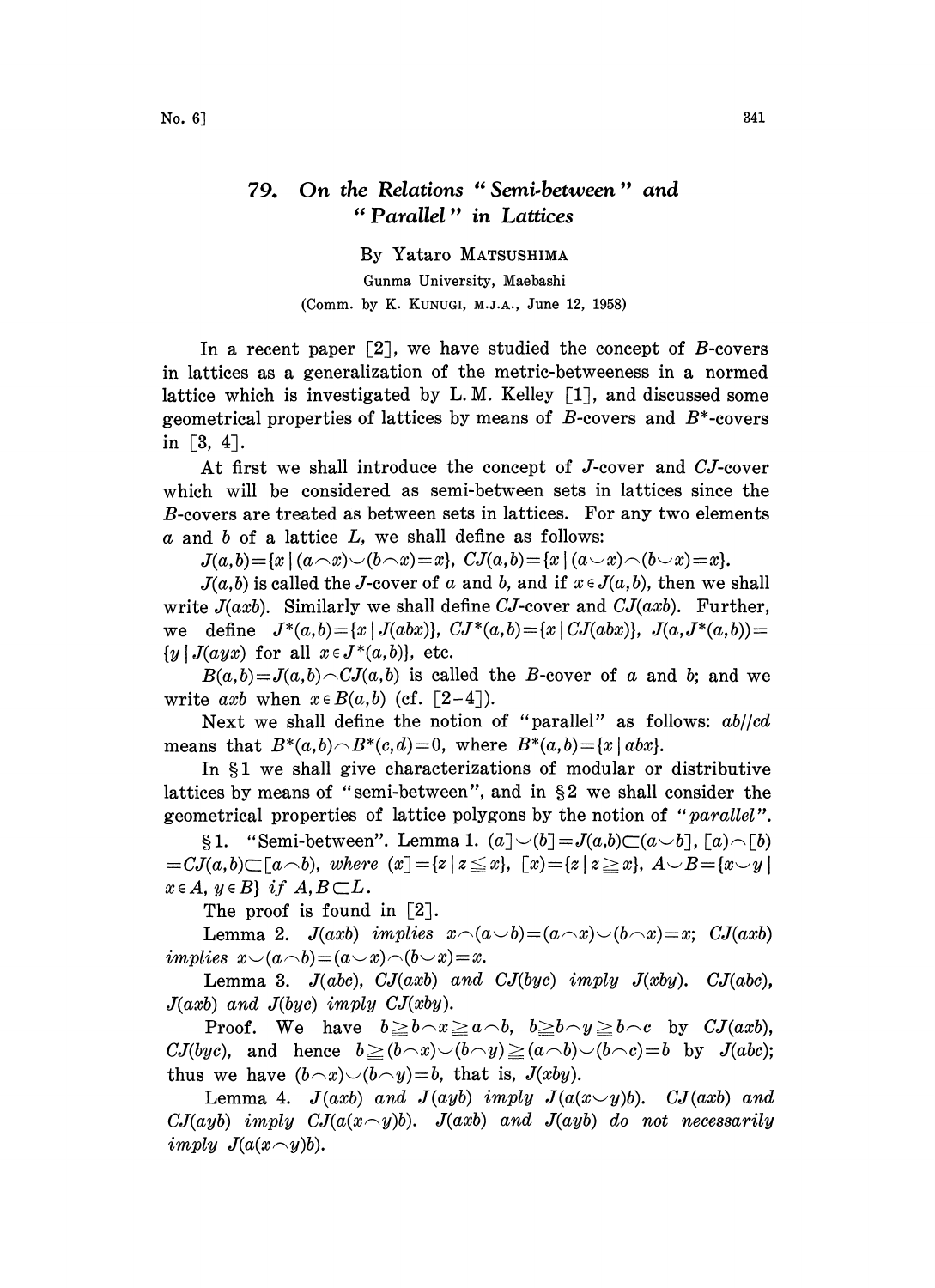Proof. Since  $x \le a \smile b$ ,  $y \le a \smile b$  by  $J(axb)$ ,  $J(ayb)$ , we have  $x \smile y$  $(a\cup b)\cap(x\cup y)\geq (a\cap(x\cup y))\cup (b\cap(x\cup y))\geq (a\cap x)\cup(a\cap y)\cup(b\cap x)\cup$  $(b\hspace{-.05in}\sim\hspace{-.05in}y)=x\hspace{-.05in}\sim\hspace{-.05in}y,$  and hence we have  $(a\hspace{-.05in}\sim\hspace{-.05in}(x\hspace{-.05in}\sim\hspace{-.05in}y))\hspace{-.05in}\sim(b\hspace{-.05in}\sim\hspace{-.05in}(x\hspace{-.05in}\sim\hspace{-.05in}y))\hspace{-.05in}=\hspace{-.05in}x\hspace{-.05in}\sim\hspace{-.05in}y,$  that is,  $J(a(x \smile y)b)$ . If L contains elements  $a, b, x, y, z, z_1, x_1, y_1$ , such that  $a \cup b > x_1 > a, a \cup b > y_1 > b, a > x > a \cap b, b > y > a \cap b, x_1 \cup y_1 = a \cup b, x_1 \cap y_1$  $z_1 > x \vee y = z$ ,  $x \wedge y = a \wedge b$ ,  $a \vee z = a \vee z_1 = x_1$ ,  $b \vee z = b \vee z_1 = y_1$ ,  $a \wedge z = z_1$  $a \sim z_1 = x$ ,  $b \sim z = b \sim z_1 = y$ , then we have  $J(ax_1b)$ ,  $J(ay_1b)$  but not  $J(a(x_1 \frown y_1)b)$ .

Lemma 5. In case L is modular,  $J(axb)$  implies  $(a \rightarrow x) \land (b \rightarrow x) =$  $x \smile (a \neg b).$ 

Proof. If  $J(axb)$ , then we have by modularity  $(a \neg x) \neg (b \neg x) = x$  $(a \wedge (b \vee x))=x \vee (a \wedge ((a \wedge x) \vee (b \wedge x) \vee b))=x \vee (a \wedge ((a \wedge x) \vee b))=x$  $\cup$ (a $\cap$ x) $\cup$ (a $\cap$ b)=x $\cup$ (a $\cap$ b).

Lemma 6. In case L is modular, if  $x \in B(a \cup b, a \cap b)$ , then  $J(axb)$ implies  $CJ(axb)$  and  $CJ(axb)$  implies  $J(axb)$ .

Theorem 1.1. In order that  $L$  is a modular lattice it is necessary and sufficient that  $J(axb)$  implies  $(a \neg x) \neg (b \neg x) = x \neg (a \neg b)$ .

Proof. If L is not modular, then there exist five elements  $a, b$ , c,d,x such that  $c=a\smile b=x\smile b$ ,  $d=a\smile b=x\smile b$ ,  $d. In this$ case we have  $J(axb)$  but  $(a \neg x) \neg (b \neg x) = a > x = x \neg (a \neg b)$ . By Lemma 5 this completes the proof.

Theorem 1.2. In case L is modular, if  $x, y \in B(a \cup b, a \cap b)$ , then  $J(axb)$  and  $J(ayb)$  imply  $a(x \sim y)b$ ,  $a(x \sim y)b$ .

Proof. It is obvious from Lemmas 4 and 6.

Lemma 7. J(abc) implies  $a(a\smile b)c$ . CJ(abc) implies  $a(a\smile b)c$ .

Proof. We have  $b=(a\wedge b)\vee(b\wedge c)\leq a\vee(b\wedge c)$ ,  $a\leq a\vee(b\wedge c)$ , and hence  $a\smile b\leq a\smile(b\mathtt{\frown} c)\leq a\smile b$ , thus we have  $a\smile(b\mathtt{\frown} c)=a\smile b$ .

Accordingly we have  $a\smile b=a\smile(b\mathtt{\frown} c)=a\smile(a\mathtt{\frown} c)\smile(b\mathtt{\frown} c)\leq a\mathtt{\frown} c$  $((a \vee b)\wedge c) \le a \vee b \vee ((a \vee b)\wedge c)=a \vee b$ , hence  $a \vee ((a \vee b)\wedge c)=a \vee b$ , that is,  $J(a(a\smile b)c)$ . Since  $CJ(a(a\smile b)c)$  is trivial we have  $a(a\smile b)c$ .

Lemma 8.  $J(abc)$  implies  $J((a\neg b)bc)$  and vice versa.

Lemma 9. In order that  $L$  is a distributive lattice it is necessary and sufficient that the condition  $(D)$  below holds for any elements  $a,b$ of L.

(D)  $x \in J(a,b)$  if and only if  $x \le a \smile b$ .

Proof. It is proved in the same way as Theorem 3 [2].

Theorem 1.3. In any lattice we have the following inequalities:  $\bigcap$   $J^*(a,b) \subset J^*(a,a\cup b)$ ,  $CI^*(a,b) \subset CI^*(a,a\cap b)$ 

$$
\begin{array}{ll}\n\textcircled{1} & J^*(a \frown b, a \cup b) \subset J^*(a, a \cup b) \frown J^*(b, a \cup b), & CJ^*(a \cup b, a \cap b) \\
& \frown C I^*(a, a \frown b) \subset J^*(b, a \frown b), & CJ^*(a \frown b, a \frown b)\n\end{array}
$$

$$
\subset CJ^*(a,a\wedge b)\wedge CJ^*(b,a\wedge b).
$$

We have the equalities in  $\mathbb{Q}$ ,  $\mathbb{Q}$  for a distributive lattice. Proof. The proof of  $(1)$  is obtained by Lemma 7. 2 Since  $CJ((a\neg b) a (a\vee b))$  and  $CJ((a\neg b) b (a\vee b))$  are trivial, sup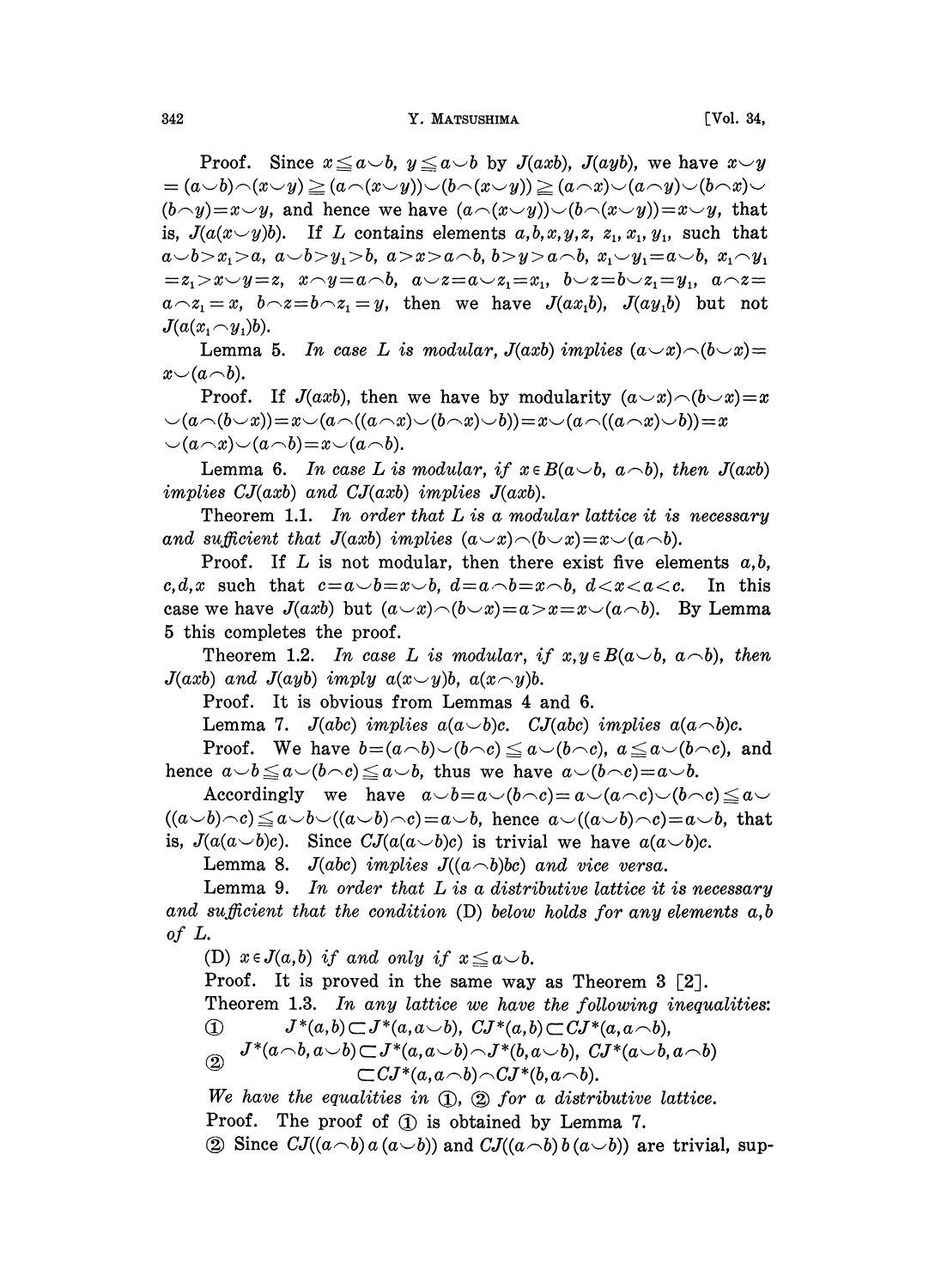pose that  $J((a\neg b)(a\vee b)x)$ ; then we have  $J(a(a\vee b)x)$ ,  $J(b(a\vee b)x)$  by Lemma 3. In case L is distributive, for 2 if we take  $x \in J^*(a, a \cup b)$ <br>  $\neg J^*(b, a \cup b)$ , then we have  $a \cup b \le a \cup x$ ,  $a \cup b \le b \cup x$  by Lemma 2, and  $\nabla J^*(b, a \cup b)$ , then we have  $a \cup b \le a \cup x$ ,  $a \cup b \le b \cup x$  by Lemma 2, and hence  $a \cup b \le (a \cup x) \cap (b \cup x) = x \cup (a \cap b)$  by distributive law, thus we have  $(a \neg b)(a \neg b)x$  by Lemma 9.

Similarly we may prove the remaining parts.

Theorem 1.4. In any lattice we have the following equalities:

 $(1)$   $J^*(a,b)=J^*(a\wedge b,b),\; CJ^*(a,b)=CJ^*(a\wedge b,b),$ 

(2)  $J^*(CJ(a,b),b) = J^*(a,b), \; CJ^*(J(a,b),b) = CJ^*(a,b),$ 

(3)  $J^*(CJ(a,J^*(a,b)),a)=J^*(b,a).$ 

Proof.  $\oplus$  It is obvious by Lemma 8.

(2) Since it is trivial that  $J^*(CJ(a,b),b) \subset J^*(a,b)$ , we shall prove the inverse relation. If we take x from  $J^*(a,b)$ , then for any  $y \in CJ(a,b)$  we have  $J(ybx)$  by Lemma 3, and hence x belongs to  $J^*(CJ(a,b),b).$ 

(3) Since  $CJ(a,b) \supset CJ(a,J^*(a,b))\ni b$ , and  $J^*(b,a)=J^*(CJ(a,b),a)$  by (2), we have  $J^*(b,a) = J^*(CJ(a,b),a) \subset J^*(CJ(a,J^*(a,b)),a) \subset J^*(b,a),$ and hence we have the equality of  $(3)$ .

Lemma 10. In any lattice  $J(a,b) = J(c,d)$  implies  $a \rightarrow b = c \rightarrow d$ , and  $CJ(a,b)=CJ(c,d)$  implies  $a\wedge b=c\wedge d$ .

We have the converse of Lemma <sup>10</sup> in <sup>a</sup> distributive lattice.

Theorem 1.5. In a lattice L suppose that  $J^*(a, B(a, a\smile b)) = a\smile b$ , then  $\Omega$  a $\cup$ b is a maximal element,

 $\circled{2}$  if a and b are non-comparable, then there exists at least one element x in L such that  $a < x < a \rightarrow b$  and x does not belong to  $J(a, b)$ . It is proved in the same way as  $(1)$ ,  $\S 4$  [5].

Lemma 11. CJ(axb) for  $x \in B(b, a\text{ and } b)$  implies  $a \cup x \in J(a, b)$ ; J(ayb) for  $y \in B(a,a \cup b)$  implies  $b \cap y \in CJ(a,b)$ .

Proof. Suppose that  $CJ(axb)$  for  $x \in B(b, a \cap b)$ ; then we have  $x=$  $(a\smile x)\smile(b\smile x)=(a\smile x)\smile b$ , and hence we have  $(a\smile(a\smile x)\smile((a\smile x)\smile b)$  $=a\rightarrow x$ , that is,  $J(a(a\rightarrow x)b)$ . Similarly we have the other part.

Theorem 1.6. Suppose that  $CJ(a,b) \supset B(b,a\cap b)$  and  $J(a,b) \supset$  $B(a,a\smile b)$  in a lattice L; then  $B(a,a\smile b)$  is isomorphic to  $B(b,a\smile b)$ .

Proof. For  $x_i \in CJ(a, b)$  where  $a \wedge b \leq x_i \leq b$ ,  $i=1,2$ , we have  $b\cap(a\smile x_i)=(b\smile x_i)\neg(a\smile x_i)=x_i.$  Similarly we have  $(b\cap y_i)\smile a=(b\cap y_i)$  $\bigcup_{i=1}^n a_i y_j = y_j$  for  $a \leq y_j \leq a \leq b$ ,  $y_j \in J(a,b)$ ,  $j=1,2$ . Hence if  $a \leq x_j = b_j$  $a \sim x_2$ , then we have  $x_1 = x_2$ .

These mappings  $x_i \rightarrow a \rightarrow x_i$ ,  $y_j \rightarrow b \rightarrow y_j$  preserve order and are inverses of each other.

Lemma 12.  $J(aIb)$  implies  $a \smile b = I$ ,  $CJ(aOb)$  implies  $a \rightarrow b = 0$ .

Theorem 1.7. Suppose that  $b \in J^*(a,I) \cap CJ^*(a,O);$  then we have  $J^*(a,b) = [b], CJ^*(a,b) = [b].$ 

Proof. If  $b \in J^*(a,I) \cap CJ^*(a,0)$ , then we have  $a \cup b = I$ ,  $a \cap b = O$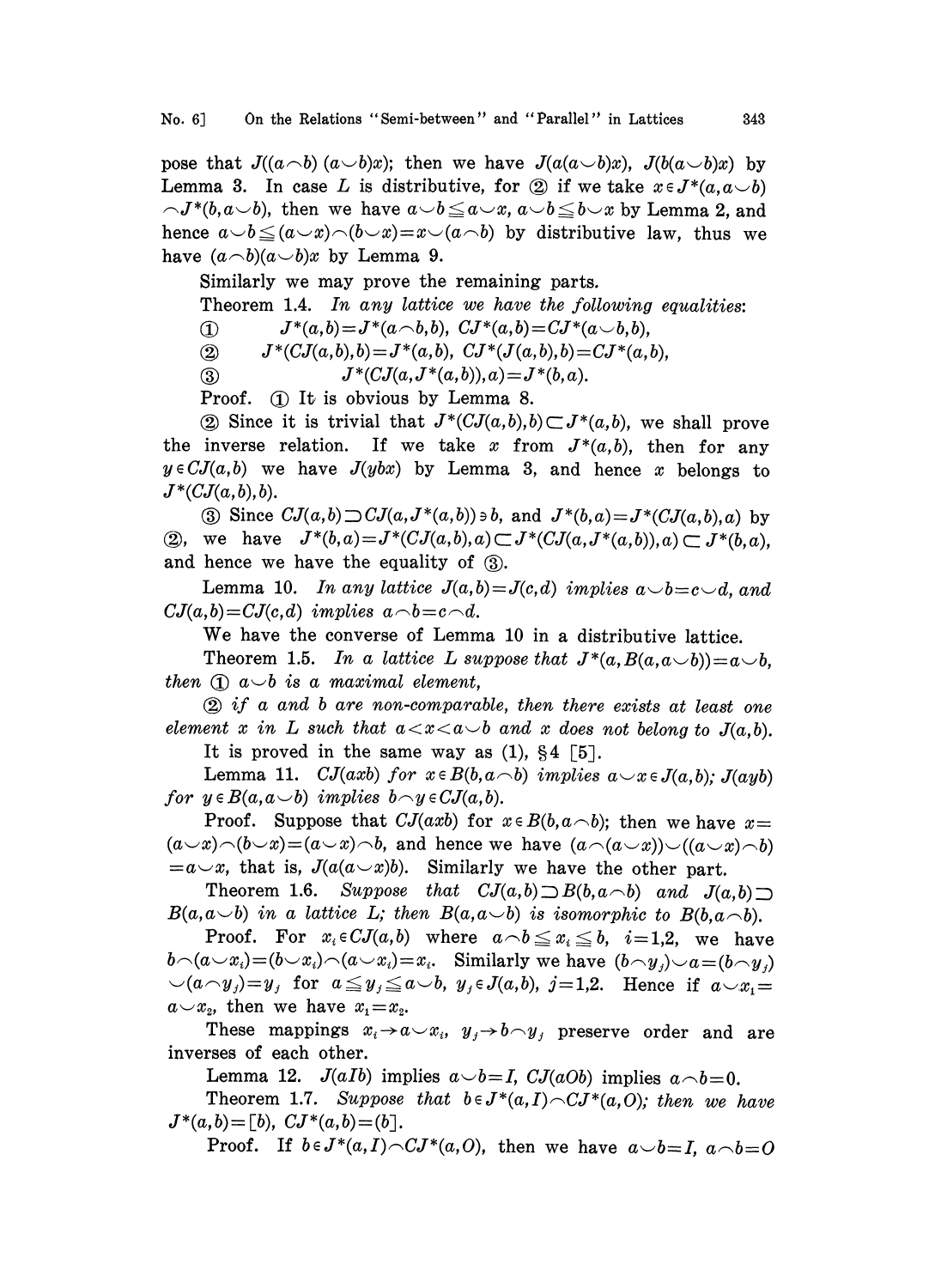by Lemma 12, and hence by Theorem 1.4 we have  $J^*(a,b)=J^*(a\hat{\phantom{a}},b)$  $J^*(O,b) = [b]$  since  $b \wedge x = b$  from  $(O \wedge b) \vee (b \wedge x) = b$ . Similarly we have  $CJ^*(a, b) = CJ^*(a \cup b, b) = CJ^*(I, b) = (b].$ 

2. "Parallel". Henceforth we shall consider <sup>a</sup> lattice polygon as a sublattice of L, accordingly the notion of parallel is considered for all elements in L. For elements  $a, b, c, d$  of L, by "a quad-rangle abcd" we shall mean that a,b are non-comparable and  $a \rightarrow b = c$ ,  $a \rightarrow b = d$ .

Theorem 2.1. In a lattice quad-rangle abcd we have

- $\int$  cb//da, ca//db,
- $\alpha d / d b.$

Proof. (i) Suppose that *cbx*, *dax*; then  $a = (d \cap a) \cup (a \cap x) = (a \cap b)$  $(a\wedge x)\leq a\wedge(b\vee x)\leq (a\vee b)\wedge(b\vee x)=b$ , this contradicts the hypothesis. (2) If cdx, then  $d = c \setminus (d \cup x) \geq d \setminus (c \cap x) \geq d$ , and hence we have  $d(c \wedge x)=d$ , then  $b \wedge x \leq c \wedge x \leq d$ . However dbx does not hold, for

 $d\smile(b\!\smallfrown\! x)\!=\!d\!\Rightarrow b.$ 

Corollary. In a lattice quad-rangle abcd we have

| ab//ba       |
|--------------|
|              |
| $ca$ // $ab$ |
| ab//cd.      |
|              |

Proof. (i)  $B^*(a,b)=B^*(a\smile b,b)\smile B^*(a\smile b,b), B^*(b,a)=B^*(b\smile a,a)$  $\bigcap B^*(b \cap a,a)$  by (1), §5 [3]. Since  $B^*(a \cup b,b) \cap B^*(a \cap b,a) = 0$  from Theorem 2.1 we have  $ab//ba$ . (2) By (1), §5 [3], we have  $B^*(a,b) \subset$  $B^*(d,b)$  and  $B^*(d,b) \cap B^*(c,a) = 0$  by Theorem 2.1, hence we have  $ca//ab$ . The proof of  $(3)$  is obvious from  $(2)$ , Theorem 2.1 and  $(1)$ ,  $\S5$   $[3]$ .

Theorem 2.2. In a lattice quad-rangle abcd, if there exist two elements e,f such that  $a < e < c, d < f < b$ ,  $b \neg e = f$ ,  $a \neg f = e$ , then we have

 $\int$  be // af

 $\omega$  eb//fa.

Proof. (1) At first we shall prove  $ef/(fe.$  Suppose that  $e > f$ , efx, fex; then  $f=(e-f)(f\vee x)\geq f\vee(e\wedge x)=e$ , this contradicts the hypothesis. On the other hand,  $B^*(b,e)=B^*(c,e)\cap B^*(f,e)$ ,  $B^*(a,f)$  $= B^*(e,f) \cap B^*(d,f)$  by (1), §5 [3]; thus we have  $be)/af$ . ② is obtained from  $cb//da$ .

Theorem 2.3. In a lattice polygon in  $L$  which consists of the two maximal chains  $\{a_n\}$ ,  $\{b_m\}$  with the condition (C) such that  $a_n > a_{n-1}$  $\dots \succ a_i \succ \dots \succ a_{\scriptscriptstyle 0}, \,\, b_{\scriptscriptstyle m} \succ b_{\scriptscriptstyle m-1} \succ \dots \succ b_{\scriptscriptstyle j} \succ \dots \succ b_{\scriptscriptstyle 0}, \,\, a_{\scriptscriptstyle 0} \!=\! b_{\scriptscriptstyle 0}, \,\, a_{\scriptscriptstyle n} \!=\! b_{\scriptscriptstyle m},$ 

(C)  $a_i \wedge b_i = a_0, \ a_i \vee b_i = a_n.$ 

We have  $a_0 a_i / (b_i b_k,$  where  $i = 1, 2, \dots, n, l = m, m-1, \dots, 2;$   $l > k \ge 1$ . Proof. If  $a_0a_ix$ , then  $a_i=a_0\smile (a_i\smile x)$ . However  $b_ib_ix$  does not hold, that is,  $b_i \neg (b_k \neg x) \neq b_k$ . Indeed we have  $b_k \neg x \geq b_k \neg a_0 \neg (a_i \neg x)$  $b_k - a_k = a_n$ . Hence  $b_k - (b_k - x) = b_k + b_k$ .

Corollary. In the lattice polygon of Theorem 2.3, we have (i)  $a_ib_k/|a_ka_i, a_ib_k/|a_ka_i, i=1,2,\cdots,n, k=0,1,\cdots,m, 0 \le k < i, i < k \le n$ .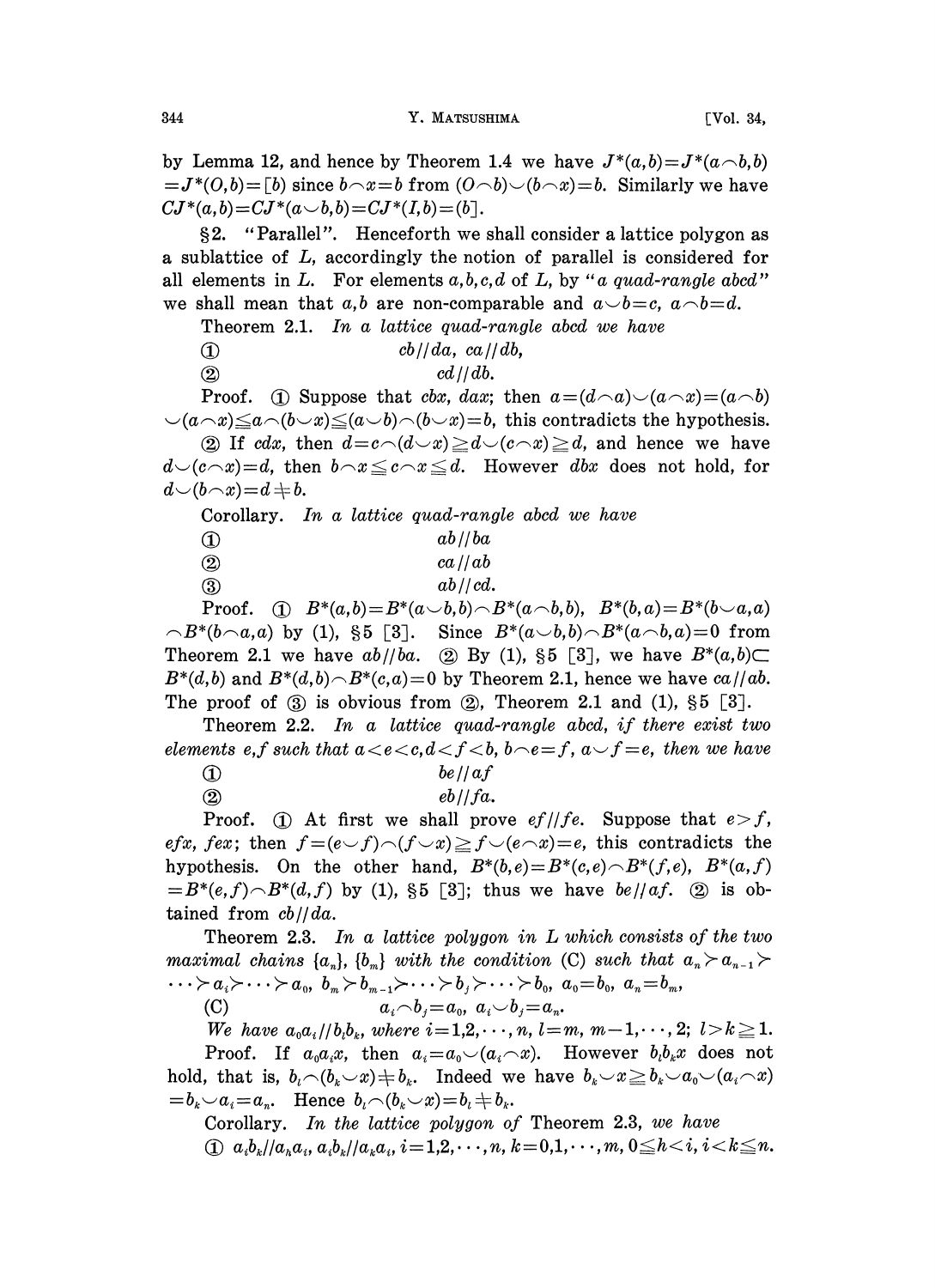No. 6] On the Relations "Semi-between" and "Parallel" in Lattices 345

(2)  $a_s a_{s'}/b_k a_i$ ,  $a_t a_{t'}/b_k a_i$ ,  $i=1,2,\dots, n-1, k=1,2,\dots, m-1, 0 \le s' < s$  $\leq i, i \leq t$   $lt$   $t' \leq n$ .

Proof. (i) Since  $B^*(a_i,b_k) \subset B^*(a_i,b_k)$  by (1), § 5 [3] we have  $a_n b_k / a_n a_i$  by the dual of Theorem 2.3, and hence we have  $a_i b_k / a_n a_i$ . Similarly we have the proof of  $(2)$ .

Theorem 2.4. In order that the lattice polygon of Theorem 2.3 has a diagonal, that is, it has the condition (D) instead of (C), it is  $necessary$  and sufficient that the condition  $(E)$  below holds.

(D)  $a_k > b_i$ ,  $a_{k'} > b_{k'} = a_{n'}a_{k'} \wedge b_{k'} = b_i$  for  $k \leq k' < n$ ,  $l < l' \leq m$  and  $a_{k'} \negthinspace \frown b_{k'} = a_0, a_{k'} \negthinspace \frown b_{k'} = a_k$  for  $0 \leq k'' \leq k, 0 \leq l'' \leq l$ .

(E)  $a_kb_i\#b_ib_i, l \neq 0, m; k \neq 0, n.$ 

Proof. If the lattice polygon has the condition (D), then we have  $a_kb_ib_i$ , hence  $B^*(a_k,b_i) \cap B^*(b_i,b_{i'}) \ni b_{i'}$ , that is,  $a_kb_i \nless b_ib_i$ . If it has no diagonal, then we have  $a_kb_l/|b_ib_{l'}|$  by the corollary of Theorem 2.3.

Corollary. In the lattice polygon with the condition  $(D)$ , we have

(1)  $a_{k}$ , $b_{k'}$  //  $b_{k'}$ , $a_{k''}$ ,

(2)  $B^*(a_{k''}, b_{k'}) \subset B^*(a_{k'}, b_{k'}).$ 

Proof. (i) By (1), §5 [3], we have  $B^*(a_{k'},b_{l'})\subset B^*(a_n,b_{l'})$ ,  $B^*(b_{\nu},a_{\nu}) \subset B^*(a_0, a_{\nu}).$  However  $a_0 a_{\nu}/a_n b_{\nu}$  by Theorem 2.3, and hence we have  $a_{k'}b_{l'}/b_{l'}a_{k''}.$ 

(2) Since  $a_0b_ib_i$ ,  $a_0b_i x$  imply  $b_ib_i x$  by Lemma 4 [2], we have  $B^*(a_0, b_{\nu}) \subset B^*(b_{\nu}, b_{\nu}).$  Hence we have  $B^*(a_{\kappa}, b_{\nu}) \subset B^*(a_{\kappa}, b_{\nu})$  by (1),  $§ 5 [3]$ .

 $(a,b)$  M<sup>\*</sup> means that  $a,b$  do not form a relative modular pair  $(cf. [4]).$ 

Theorem 2.5. The necessary and sufficient condition for  $(a,b)$  $\overline{M}^*$  in a lattice quad-rangle abcd is that there exists at least one element b' such that  $ab'/b'b$ ,  $d < b' < b$ .

Proof. If  $(a,b)$  M<sup>\*</sup>, there exists b' such that  $b'\neg(a\neg b)=b'\neg(b'\neg a)$  $\neg b, d \lt b' \lt b$ . Let  $b' \lt a = f, f \lt b = b''$ , then we have  $f \leq c, d \lt b' \lt b$  $b'' \leq b$ . In this case if b'bx, then we have  $b' \setminus (b \cap x) = b$ . However  $f b'x$  does not hold, for  $(f\smile b')\!\frown\! (b'\smile x)\!=\!f\!\frown\! (b'\smile x)\!\ge\!f\!\frown\! (b'\smile\! (b\!\frown\! x))\!=\!$  $f\Diamond b=b''>b'$ . Hence we have  $ab'/\psi'b$  since  $B^*(a, b')=B^*(f, b')\Diamond$  $B^*(d, b')$ .

Next if  $(a,b)$  M<sup>\*</sup>, then for any  $d < b' < b$  we have  $b' \in B(a,b)$ , that is, there exists c' such that  $c' > b'$ ,  $c > c' > a$ . Then we have ab'b, and hence  $b \in B^*(a,b')$ , thus  $B^*(a,b') \cap B^*(b',b) \neq 0$ , this completes the proof.

Following L.R. Wilcox [5] by  $a/|b$  we mean that  $a \neg b=0$ ,  $(a,b)$  $\overline{M}^*$ .

Corollary. The necessary and sufficient condition for  $a/|b|$  in a lattice quad-rangle abcd, where  $d=0$ , is ab'//b'b for  $d < b' < b$ .